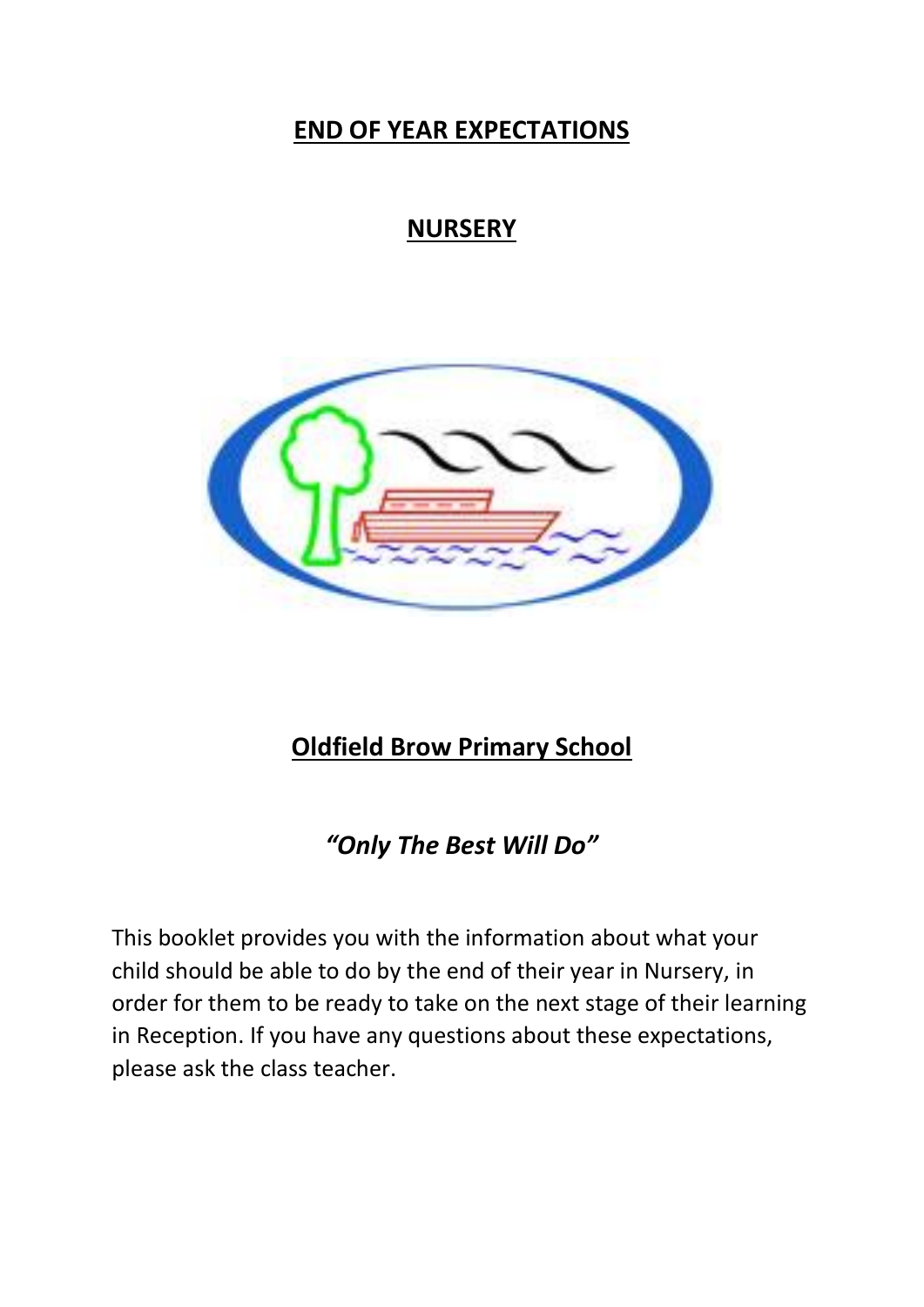

### **Mathematics**

Children should be able to:

- Count to at least 10.
- Show interest in numbers around them.
- Match numerals to different amounts of objects.
- Compare groups of objects, saying when they have the same number, more or less.
- Record symbols or marks to represent their mathematical ideas, for example, drawing 3 dots to represent the number 3.
- Recognise and name simple 2D shapes such as triangle, circle, square and rectangle.
- Describe shapes in the environment using words such as 'big', 'round', 'tall' etc.
- Talk about the position of an object using words such as 'behind', 'next to', 'in front of' etc.

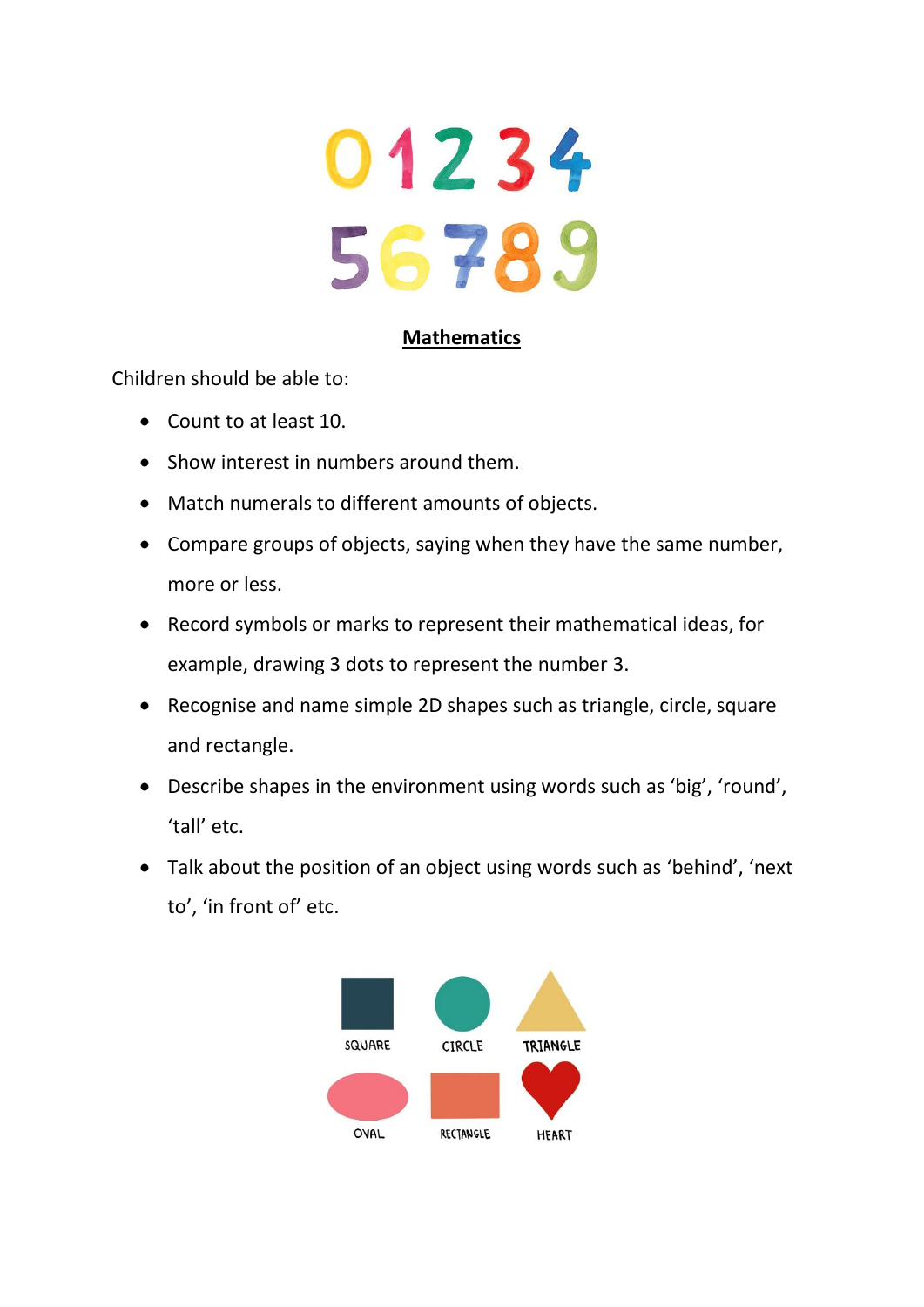## **Personal, Social and Emotional Development**

Children should be able to:

- Play in a group with other children, responding to what they say and do.
- Take turns and share with others.

• Adapt their behaviour to different situations and be aware that certain actions and words can hurt others.

• 'Wait' if their needs are not immediately met and take changes of routine in their stride.

### **Communication, Language and Literacy**

Children should be able to:

- Listen to others and enjoys listening to stories.
- Follow simple instructions carefully.
- Talk to other children and familiar adults confidently.
- Use and increasing range of words when talking.
- Ask lots of questions about what they see, hear and do.

## **Physical Development**

Children should be able to:

- Move confidently in a range of ways hopping, skipping, jumping
- Hold a pencil between their thumb and first two fingers and use it with good control in their preferred hand.
- Have good control when using a knife and fork
- Put their coat and shoes on independently